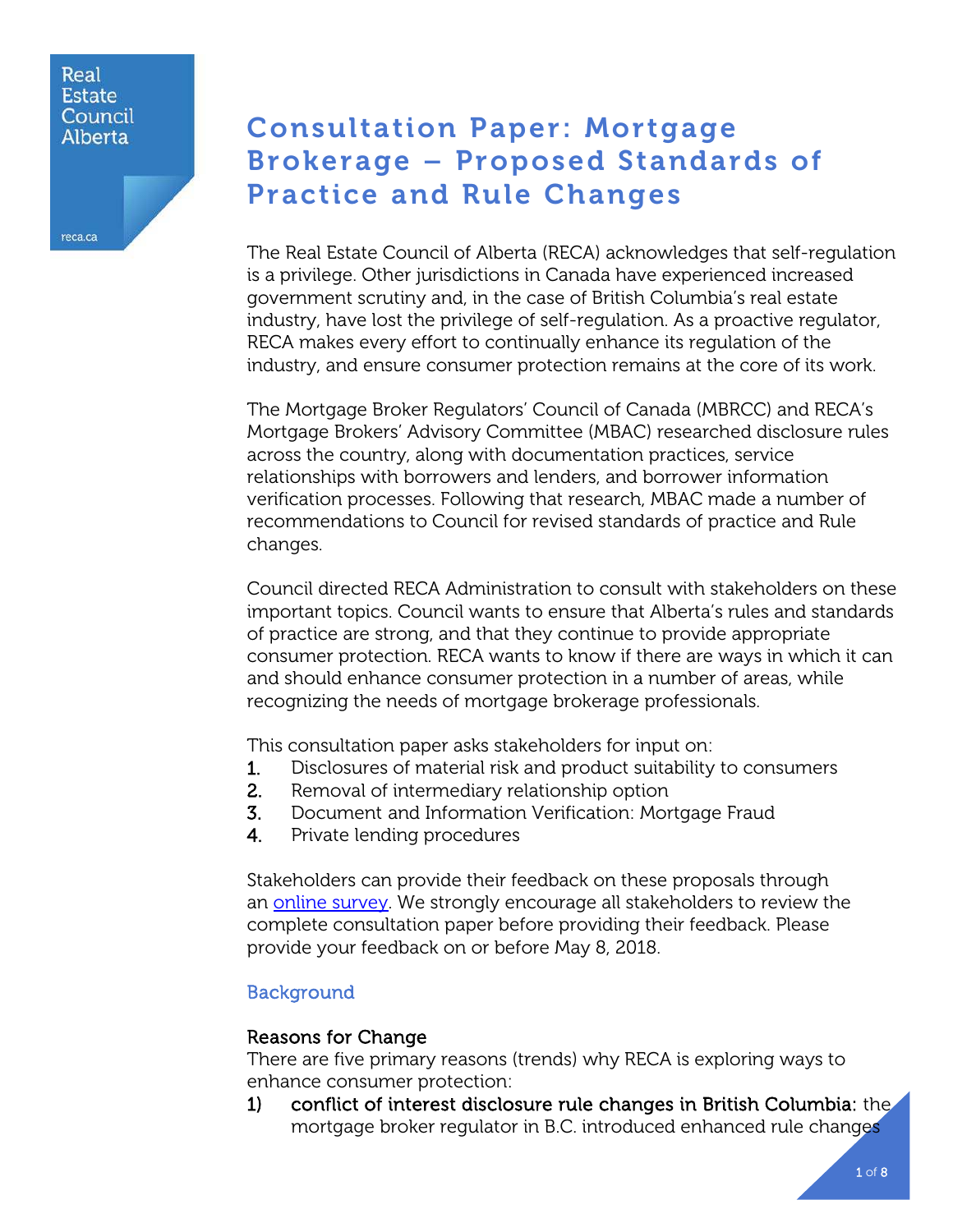for its licensees regarding conflict of interest disclosure as it relates to compensation. RECA does not believe that particular approach provides added value to consumers and believes appropriate compensation disclosure rules are already in place, it prompted RECA to consider its disclosure rules as a whole.

- 2) the threat of the loss of self-regulation: this remains an ongoing issue for all self-regulatory bodies in Canada (and globally). Increased scrutiny from governments, licensees, media, and consumers means regulatory bodies need to remain focused on consumer protection, continual enhancement of that protection, and right-touch regulation.
- 3) harmonization with the practices in other provinces: as a member of the Mortgage Broker Regulators Council of Canada (MBRCC), and as a result of the Canadian Free Trade Agreement, RECA is committed to harmonizing its regulatory practices, when possible and practical, with other provincial mortgage broker regulators. With respect to product suitability, Ontario and Saskatchewan currently have standards in place that Alberta does not
- 4) private lending rules: new federal mortgage rules have also caused an increase in private lenders entering the market. These lenders fill the void left by traditional lenders. The rules regulating private lending in Alberta are old, and many mortgage brokerages professionals may not have any experience dealing with private investor/lenders. Given this trend, inexperienced private investor/lenders may be reaching out to mortgage brokerage professionals who do not have much experience in this side of the business. MBAC believes we need to tighten rules for consumer protection, and to enhance the disclosure of information to private investor/lenders. This will also help ensure consistent standards of practice across the industry as brokerages that specialize in this area have developed higher levels of risk disclosure and product suitability measures, but other brokerages have not.
- 5) consumer-driven mortgage fraud: New mortgage rules set by the federal government have made it more difficult for consumers to obtain mortgages, and as a result, we've seen an increase in consumer-driven mortgage fraud, where consumers misrepresent information in their application such as assets, income, or employment status in the interest of being approved for their mortgage.

## How we got here

Based on input from industry members, MBRCC, and other stakeholders during RECA's strategic planning sessions in 2016, the MBAC identified the trends listed above, and began to think about changes to policies and rules that can help RECA effectively deal with these trends.

• October 2016: MBAC asked RECA Administration to develop new disclosure documents for mortgage brokerage professionals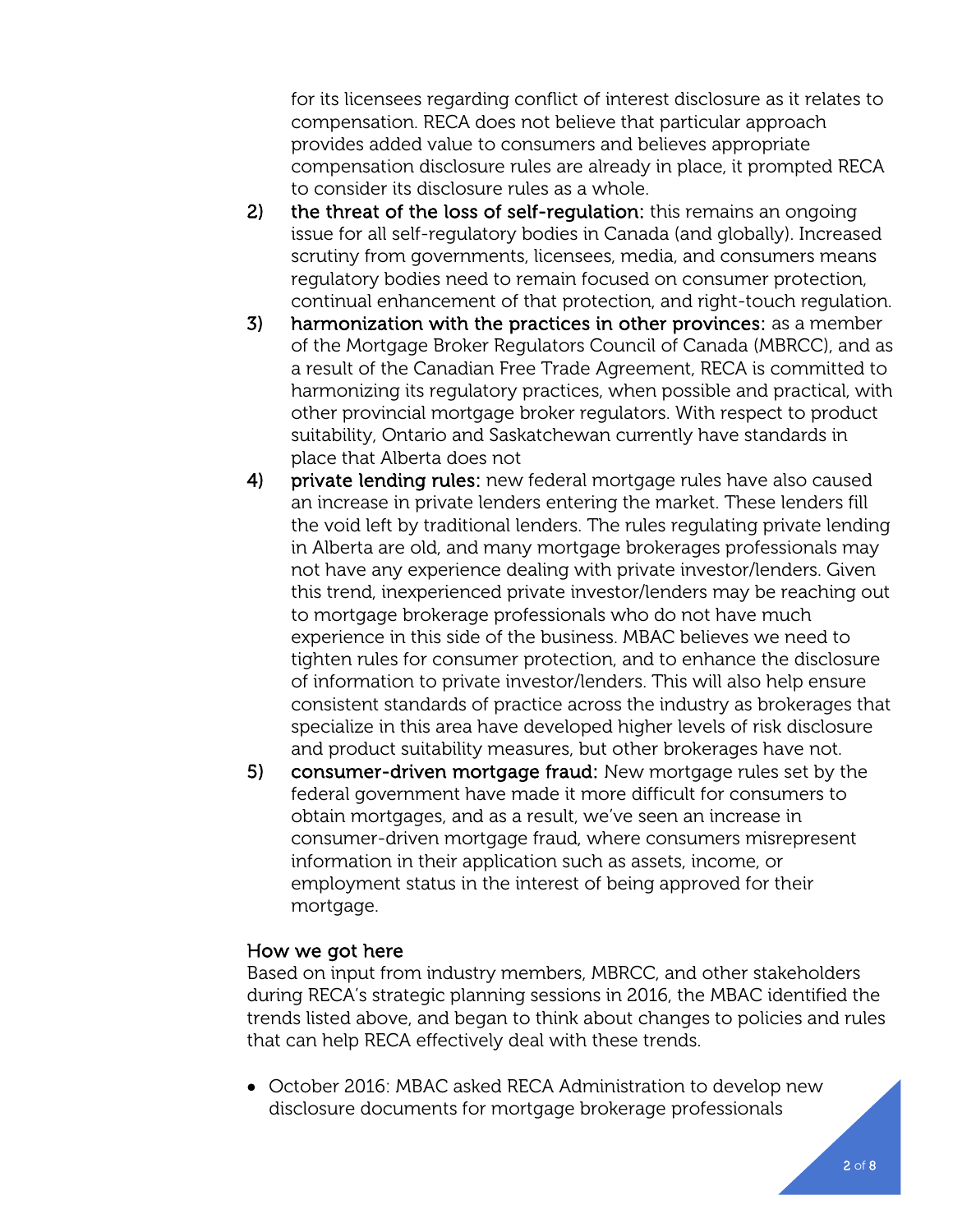- May 2017: MBAC reviewed potential policy and rule changes, and the draft disclosure documents
- September 2017: MBAC recommended to Council that RECA Administration consult with stakeholders on proposed Rule amendments and documentation changes. Council approved that recommendation at its October 2017 meeting.

# Consultation Topics

## A. Disclosures of material risk and product suitability to consumers

Current situation: The current Rules require mortgage brokerage professionals to disclose their compensation. Additionally, there are Rules that require mortgage brokerage professionals to act honestly, provide competent service, fulfil their fiduciary obligations, and avoid and disclose any conflicts of interest that arise from their compensation.

The MBAC explored the new disclosure requirements in BC, but determined there are appropriate levels of compensation disclosure in Alberta under the existing Rules. However, the Committee believed it is still possible for mortgage brokers to provide additional value and protection from conflicts of interest for borrowers through required disclosures of material risks and product suitability. MBAC strongly believes that such disclosures, if required, would enhance consumer protection, and improve the services and value that mortgage brokerage professionals provide to borrowers.

Research shows that many Alberta mortgage brokerage professionals are often talking to borrowers about material risks and product suitability, but they are not documenting those discussions, and it creates inconsistencies in the industry.

Proposed policies: Revise section 65 of the *Real Estate Act* Rules to require mortgage brokerages to disclose in writing, and seek written confirmation from the borrower, of the material risks of the borrower's mortgage using a new consumer-oriented form, [Understanding Your Mortgage Material Risks,](http://www.reca.ca/industry/legislation/PDF/Draft-Understanding-Your-Mortgage-Material-Risks.pdf) with mandatory content.

Additionally, revise section 65 of the Rules to require mortgage brokerages to:

- disclose in writing a suitable mortgage for a borrower and the reason for the decision
- seek written confirmation from the borrower using a Mortgage Product [Suitability Disclosure document](http://www.reca.ca/industry/legislation/PDF/Draft-Mortgage-Product-Suitability-Disclosure.pdf) that contains mandatory content.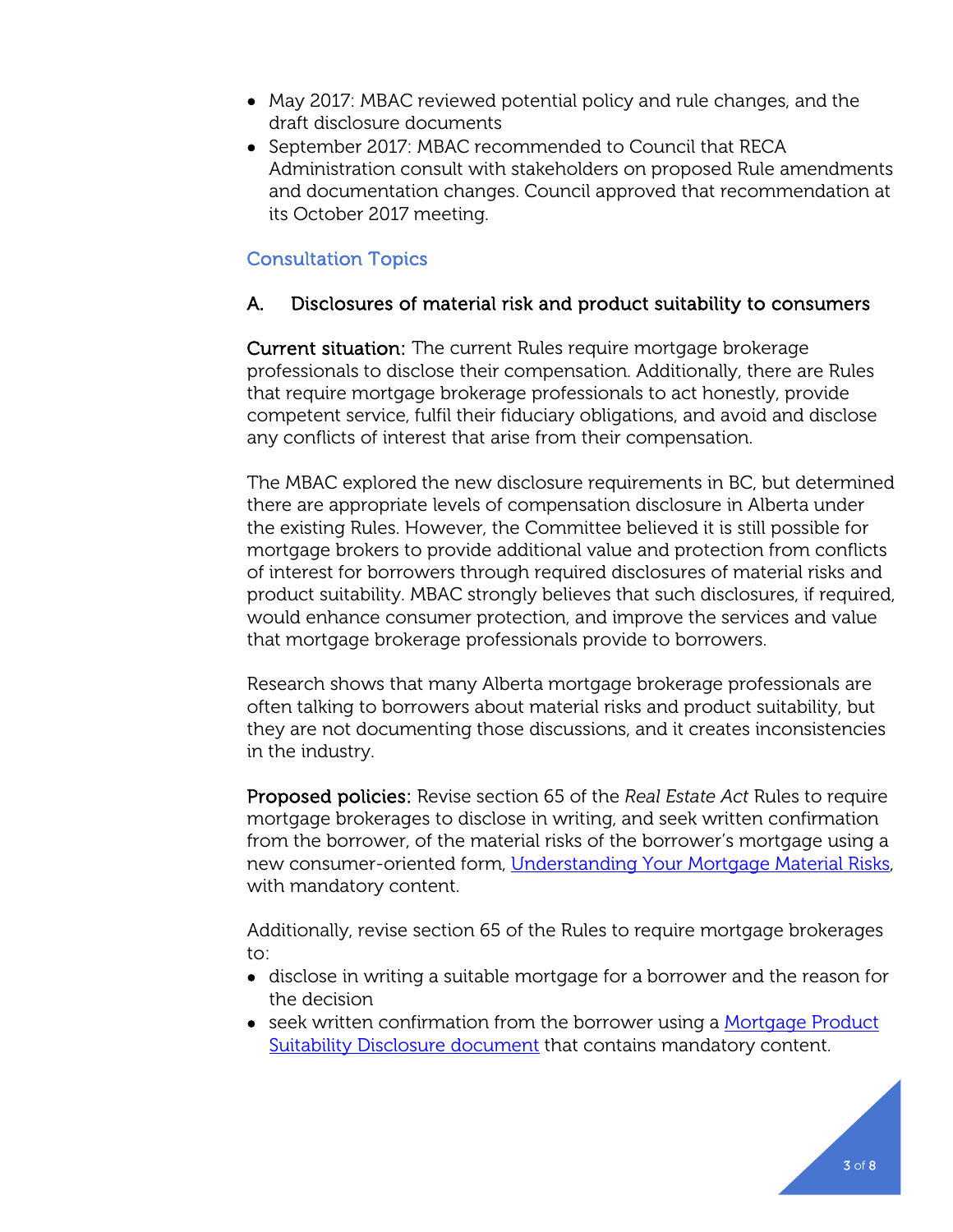# Questions:

- 1. Do you currently discuss the material risks from the [Understanding Your](http://www.reca.ca/industry/legislation/PDF/Draft-Understanding-Your-Mortgage-Material-Risks.pdf)  [Mortgage Material Risks](http://www.reca.ca/industry/legislation/PDF/Draft-Understanding-Your-Mortgage-Material-Risks.pdf) form with borrowers?
- 2. Is there anything missing from this [list of material risks?](http://www.reca.ca/industry/legislation/PDF/Draft-Understanding-Your-Mortgage-Material-Risks.pdf)
- 3. Do you currently discuss the information within the [Mortgage Product](http://www.reca.ca/industry/legislation/PDF/Draft-Mortgage-Product-Suitability-Disclosure.pdf)  [Suitability Disclosure document](http://www.reca.ca/industry/legislation/PDF/Draft-Mortgage-Product-Suitability-Disclosure.pdf) with borrowers?
- 4. Is there anything missing from the draft Mortgage Product Suitability [Disclosure document?](http://www.reca.ca/industry/legislation/PDF/Draft-Mortgage-Product-Suitability-Disclosure.pdf)
- 5. Are there additional tools (checklists, brochures, etc.) you would like RECA to provide to assist you in discussing material risks and product suitability with borrowers?

# B. Removal of intermediary relationship option

Current situation: If there is a new requirement to disclose a suitable mortgage product to the borrower, it creates a fiduciary relationship between that borrower and the mortgage broker. If RECA implements required disclosures of material risks and product suitability as detailed in Section 1, it will eliminate the opportunity to have an intermediary relationship between a mortgage brokerage and borrower. Mortgage brokerages would have to represent the borrower except in the case where the mortgage brokerage is representing a private investor/lender. However, the mortgage brokerage may represent the borrower where another brokerage represents the private investor/lender in the same transaction.

Proposed policy: MBAC recommends the elimination of intermediary relationship status. Removing intermediary relationship status would therefore require a mortgage brokerage to represent the borrower unless the brokerage is representing a mortgage investment entity or an individual private investor/lender.

RECA would amend the Rules to create mandatory content within the following documents:

- SERVICE AGREEMENT Acting for the borrower
- Borrower Disclosure & Consent Acting for the lender

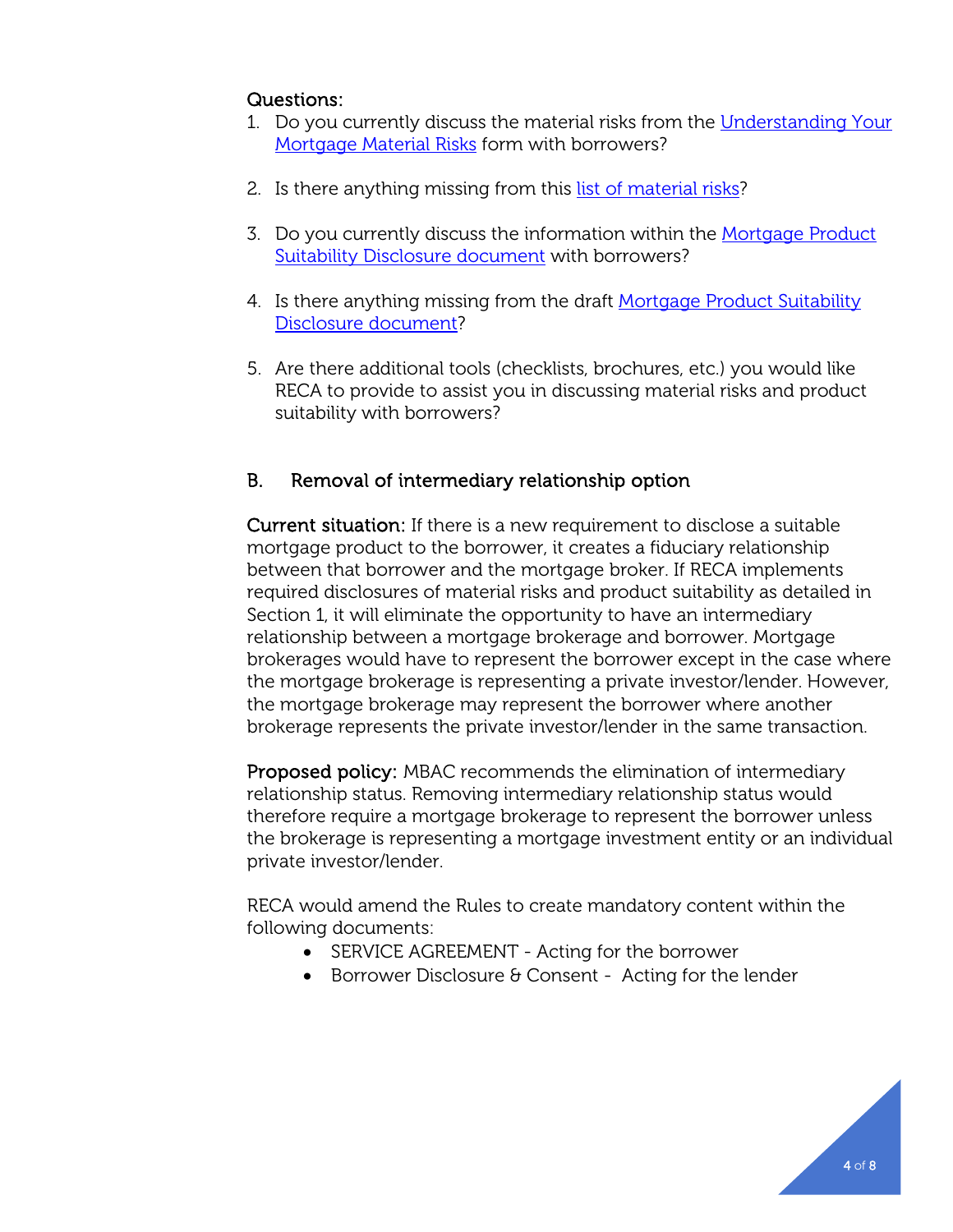# Questions:

- 1. Do you agree with removing intermediary relationship status?
	- a) Yes
	- b) No

Why?

2. Are there additional tools or resources RECA could provide that would help you represent borrowers following the removal of intermediary status?

# C. Document and Information Verification: Mortgage Fraud

Current situation: Part of RECA's mandate, under section 5 of the *Real Estate Act*, is to detect and suppress mortgage fraud. The government of Alberta added this clause to the Act in 2006 as a result of rising mortgage fraud rates, and because of RECA's position in the industry as the regulator of real estate and mortgage brokerage professionals.

Currently, mortgage brokerages must disclose in writing what steps, if any, they have taken to verify the information contained in the mortgage application, but they are not required to verify the information.

Proposed policy: MBAC recommends changes to section 72 of the *Real Estate Act* Rules that would require mortgage brokers to take reasonable steps to determine the accuracy of information included in a mortgage application. Additionally, RECA would prepare a practice guide for mortgage origination focusing on detecting mortgage fraud. Included in the guide will be an [information verification checklist](http://www.reca.ca/industry/legislation/PDF/Draft-Checklist-for-Fraud-Detection.pdf) with mandatory content, and an appendix that lists all tools and resources on RECA's website.

## Questions:

- 1. Do you believe mortgage brokerage professionals have a role in suppressing mortgage fraud?
- 2. Do you agree that mortgage brokerage professionals should have an obligation to verify the information contained in a mortgage application?
- 3. Do you agree with the proposed policy, which would require mortgage brokerage professionals to take reasonable steps to determine the accuracy of information included in a mortgage application?
- 4. Do you believe that the steps outlined in this [document a](http://www.reca.ca/industry/legislation/PDF/Draft-Checklist-for-Fraud-Detection.pdf)re reasonable?
- 5. Do you have any suggestions for changes to the [checklist?](http://www.reca.ca/industry/legislation/PDF/Draft-Checklist-for-Fraud-Detection.pdf)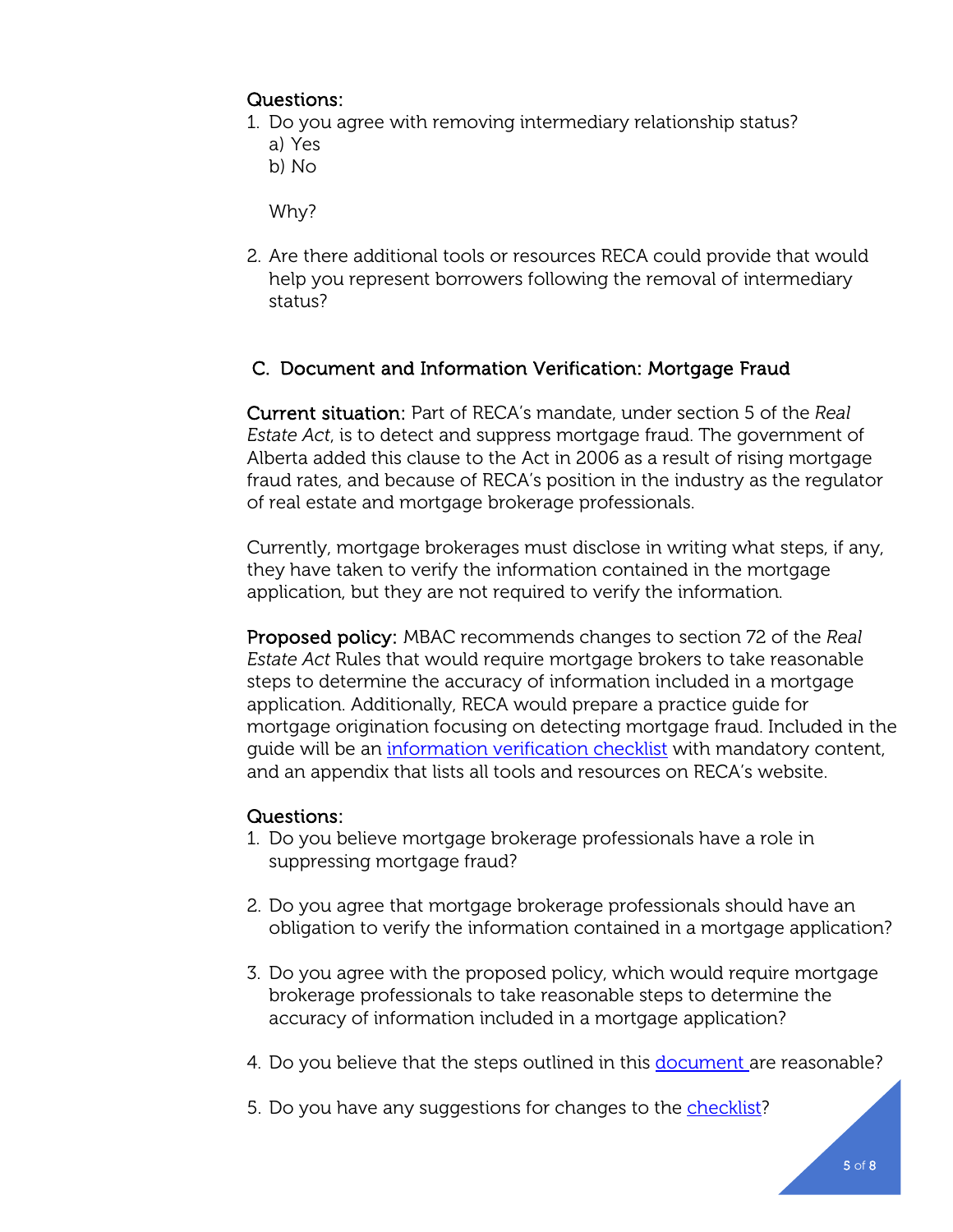# D. Private Lending Procedures

Current situation: RECA does not believe there are appropriate Rules in place to regulate syndicated mortgages and the rules governing a single private investor/lender are inadequate. Consumers are at risk unless RECA implements an appropriate regulatory regime. The Real Estate Assurance Fund is also at risk for defaulting syndicated and private mortgages arranged by mortgage brokers. Victims of fraud or breach of trust relating to private lending and syndicated mortgages can look to the Fund for compensation, and this places individual industry professionals at risk of having to pay into the assurance fund. Strengthening the rules will clarify roles and responsibilities, and provide a consistent standard of practice within the industry

Furthermore, it is MBAC's belief that RECA does not have appropriate mortgage administration Rules in place.

Proposed policy: MBAC recommends that Council amend the *Real Estate Act* Rules to:

- include new requirements for mortgage brokers when representing lender clients
	- o require Written Service Agreements between the mortgage brokerage and the investor/lender
	- o Written Service Agreement to contain mandatory content, and some aspects of the proposed loan
	- o duties to the investor/lender include underwriting, understanding the investor/lender's risk tolerances, and disclosure of risks
	- o specific documents must be provided to the investor/lender
	- o comply with the Cost of Credit Disclosure requirements under the *Fair Trading Act*
	- o investor/lenders can waive some of the requirements, which will allow brokerages some flexibility when dealing with experienced investor/lenders
	- o some requirements will not apply to entities in the business of making loans
	- o Written Service Agreements will be required when a mortgage brokerage provides mortgage administration services for a private investor/lender
	- o when providing mortgage administration services, a mortgage brokerage will have specific duties, such as providing statements, disbursing funds and periodic reporting requirements
	- o there will be requirements for dealing in syndicated mortgages
	- specific reporting and agreements between participants when administering a syndicated mortgage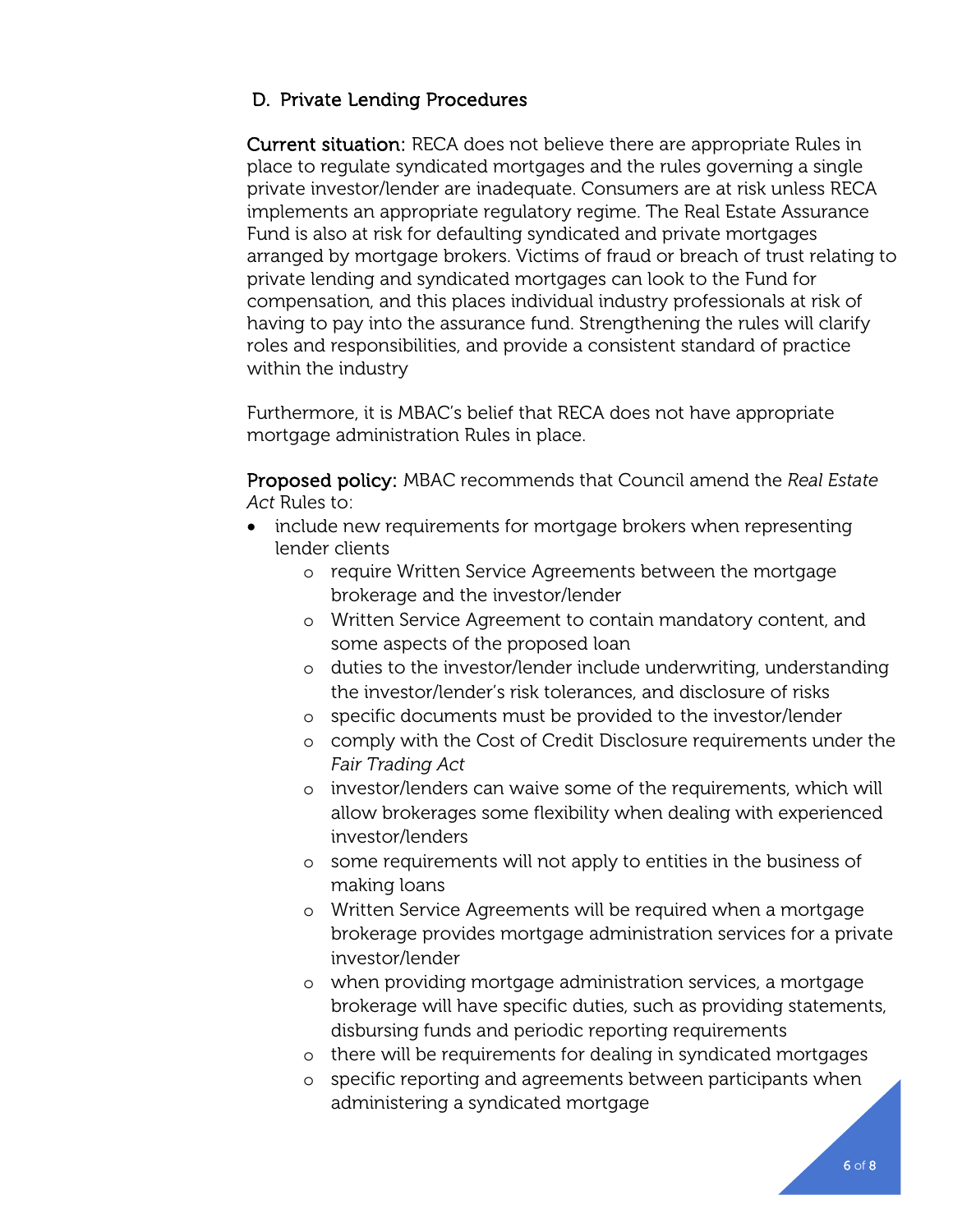- o minimum  $E \oplus O$  insurance coverage, and employee fraud coverage for those dealing in syndicated mortgages
- create a new Private Investor/Lender Mortgage Risk Disclosure Form with mandatory content to disclose to private investor/lenders the material risks of that loan (investment). The form will:
	- o identify the lender and the brokerage
	- o describe and acknowledge risks
	- o describe any conflicts created by related party involvement in the transaction
	- o identify other conflicts with the brokerage
	- o provide the details of
		- **property**
		- **nd** mortgage terms
		- **•** borrower information
	- o describe the documents provided
	- o include signatures
- create a new Client Application Details form with mandatory content to ensure the mortgage brokerage knows its client and determines the suitability of the mortgage investment for the private investor/lender. The form to include:
	- o lender personal information
	- o declaration for exemption from the suitability test based on net worth or having a qualified advisor
	- o assets/liabilities of the investor/lender
	- o investment needs, objectives, risk tolerances, knowledge of this type of investment
	- o Accredited Investor exemption if applicable
	- o anti-money laundering questions
	- o disclosure regarding the use of borrowed money to make the loan/investment
	- o privacy disclosure
	- o signatures
	- o definitions

## Questions:

- 1. How do these proposed requirements compare to your current practices?
- 2. Do you have further suggestions for Rule changes or mandatory form content that will further enhance consumer protection?